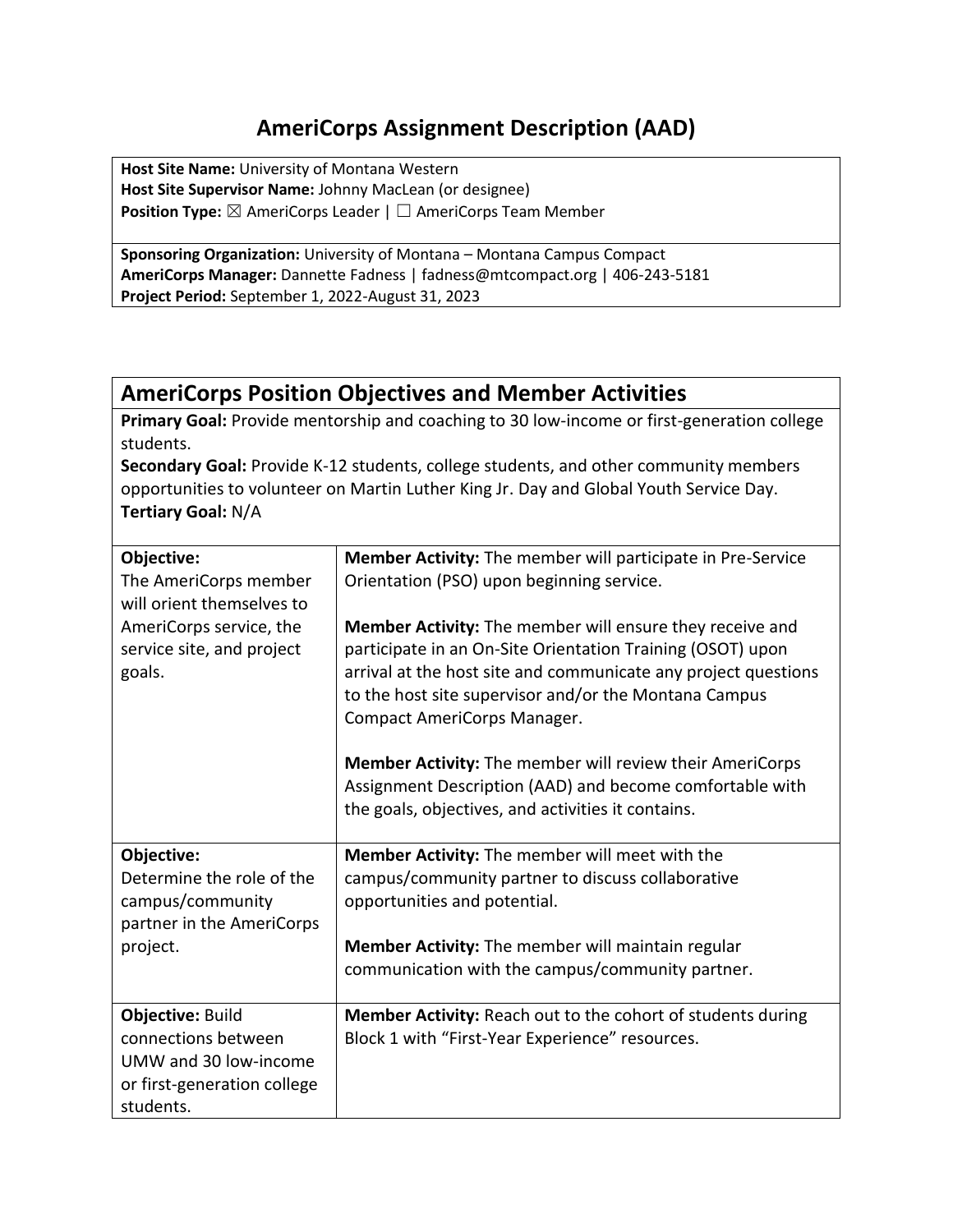|                                                                                                                            | <b>Member Activity: Provide mentorship to the cohort of students</b><br>throughout the academic year to support their transition to the<br>university's academic expectations.<br><b>Member Activity:</b> Connect the cohort of students to academic<br>and student support resources such as, but not limited to,<br>academic advisors, the Learning Center, Disability Resources,<br>the Multicultural Center, the Veterans' Military Exchange,<br>Clubs, the Library, and the Counseling Office. |
|----------------------------------------------------------------------------------------------------------------------------|-----------------------------------------------------------------------------------------------------------------------------------------------------------------------------------------------------------------------------------------------------------------------------------------------------------------------------------------------------------------------------------------------------------------------------------------------------------------------------------------------------|
| Objective: Contribute to<br>the preparation and<br>planning of a local Martin<br>Luther King Jr. Read for<br>Peace event.  | Member Activity: Be attentive to communications from MTCC<br>regarding the planning, preparation, and timeline of Read for<br>Peace events.<br>Member Activity: Communicate with local educators to<br>schedule classroom reading events.<br>Member Activity: Recruit local volunteers from schools,<br>colleges, and the community to participate in classroom<br>readings.                                                                                                                        |
| Objective: Complete one<br>or more MLK Read for<br>Peace classroom visits<br>during January.                               | Member Activity: Visit an elementary classroom at a pre-<br>scheduled time to deliver a reading and reflection activity about<br>the life and legacy of Dr. Martin Luther King Jr.                                                                                                                                                                                                                                                                                                                  |
| Objective: Organize a<br>volunteer event for youth<br>during the month of April<br>to observe Global Youth<br>Service Day. | Member Activity: Communicate with stakeholders and local<br>organizations to identify potential service projects and make a<br>project selection.<br>Member Activity: Develop an actionable plan and timeline for<br>the service project.                                                                                                                                                                                                                                                           |
|                                                                                                                            | Member Activity: Recruit youth to volunteer in the project and<br>ensure that participants have a positive experience performing<br>the project.                                                                                                                                                                                                                                                                                                                                                    |

# **Position Qualifications & Benefits**

### **Required Qualifications:**

- Some college experience,
- Excellent oral and written communication skills